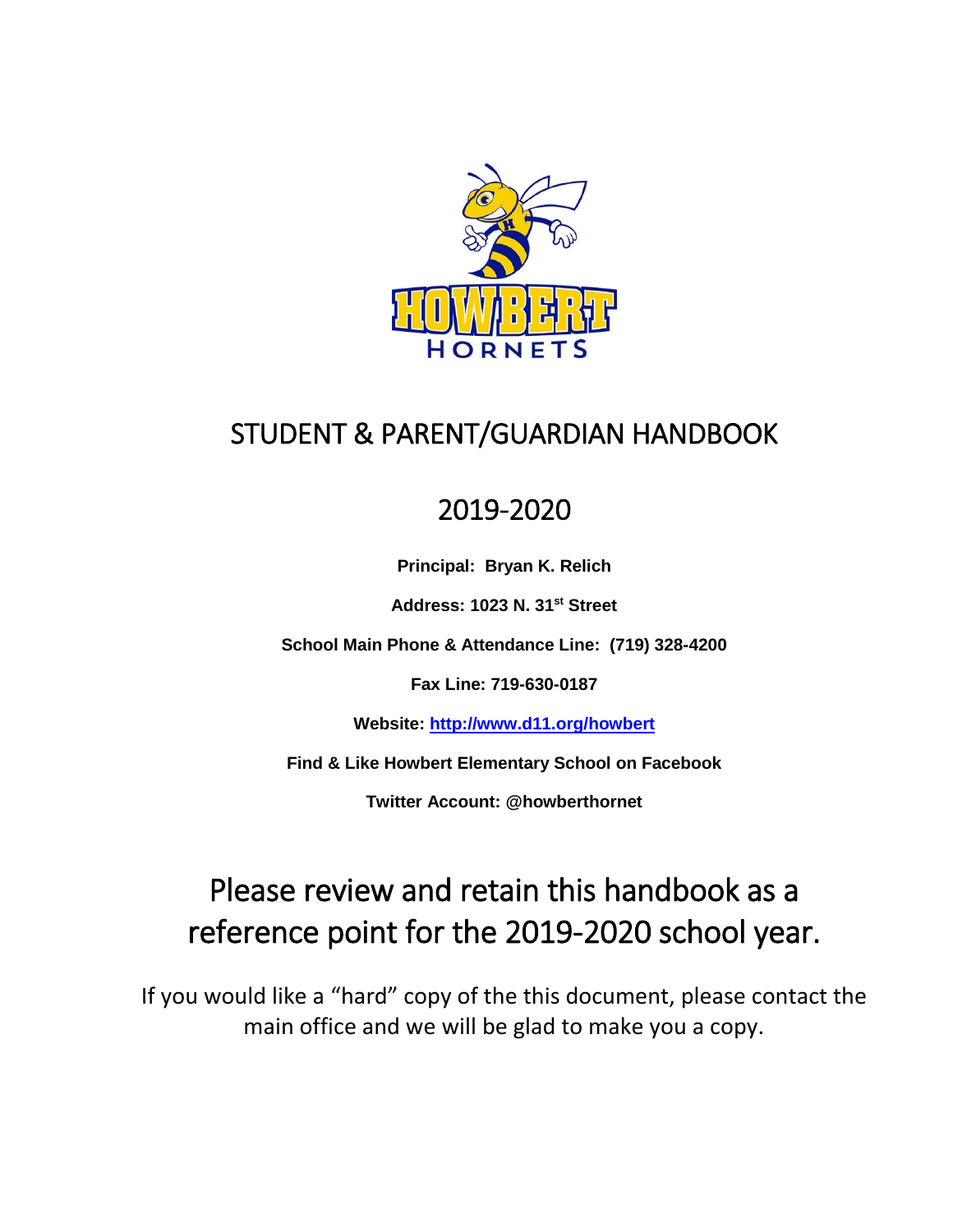### WELCOME TO IRVING HOWBERT ELEMENTARY SCHOOL

Dear Howbert Students and Families,

The Howbert professional team welcomes you all to the 2019-2020 school year, which we know will be another great academic year, filled with excitement and well-rounded learning opportunities for our students in a safe and challenging learning environment.

Thanks to the collective work of our families, staff and community, we have collectively updated our Howbert Elevator Speech. Our Howbert Marketing Team along with the support of our District Communication Team synthesized and worked and then reworked the amazing input of our families, staff and community. Our "Why" statement: We're better together and "How" we do our why through: Individualized Learning, Family School, and Team of Experts. We can't thank you all enough for your input and expertise on helping defining How Howbert supports our students and families! Please keep an eye out for our new logo to enhance and market our educational experiences for our students on the West-Side of Colorado Springs. Be assured our Hornet isn't going anywhere.

Our Positive Behavior Intervention Support team, working with our professional team, came up with a more simplified and focused character education goals for our students: Be Respectful, Be Mindful and Be Safe. Our team will be working with our students to teach, model and reinforce these new character skills here at Howbert. Please look for more information from Howbert on how we will teach, reinforce and communicate these new skills with our students and Howbert families.

We encourage each one of you to become involved in your school through the many volunteer opportunities here at Howbert. From the School Accountability Committee, PTA/PTO, Watch D.O.G.S. programming, Catamount Institute outdoor education programming field trips to the many needs of the teachers and staff, please feel free to contact us to find out the many ways you can *continue* to be an active participant in your child(ren's) learning experiences here at Howbert.

We welcome your involvement and hope that you will contact your child's teachers or the office staff should you have any questions, concerns or compliments at 328-4200.

This handbook is designed to familiarize you with some of the instructional programs, school wide policies and procedures at Howbert Elementary School. You are encouraged to read the information, discuss it with your children and SAVE IT FOR FUTURE REFERENCE.

**The entire staff at Howbert Elementary School is ready to help you and your children have a successful and enjoyable school year!**

At Howbert Elementary, we will be

Respectful, Mindful & Safe

in all of our words and actions, each and every day.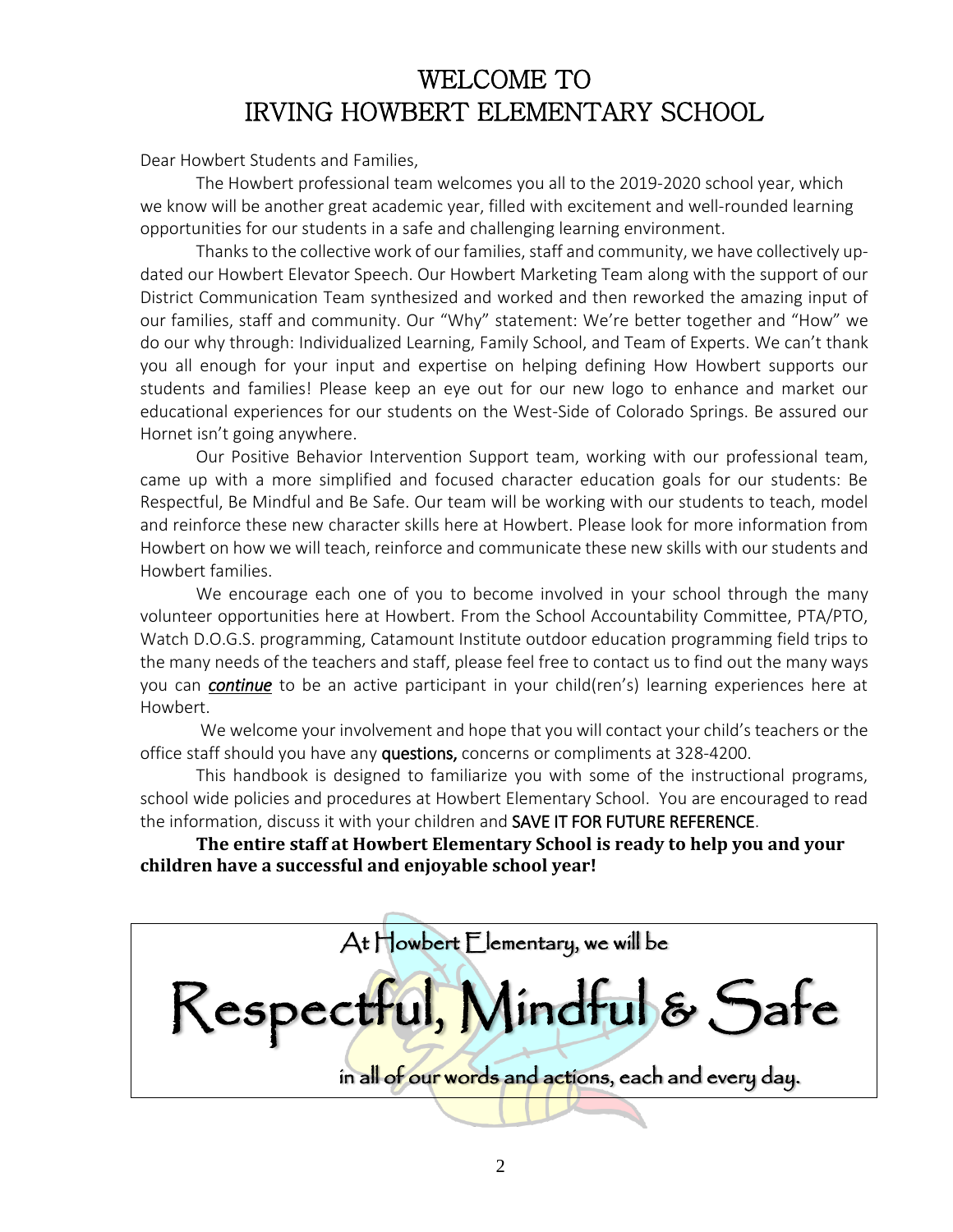### **TABLE OF CONTENTS**

| <b>Absence and Tardiness</b>                 | Page 4  |
|----------------------------------------------|---------|
| Address & Emergency Info                     | Page 6  |
| <b>Afterschool Activities</b>                | Page 6  |
| Bicycles, Scooters                           | Page 5  |
| <b>Bullying</b>                              | Page 9  |
| <b>Bus Rules</b>                             | Page 5  |
| <b>Cell Phones</b>                           | Page 7  |
| Communication                                | Page 6  |
| Discipline                                   | Page 8  |
| Disruptive Behavior                          | Page 9  |
| Dress Code                                   | Page 11 |
| Emergency/Evacuation                         | Page 10 |
| Fees                                         | Page 7  |
| <b>Field Trips</b>                           | Page 7  |
| <b>Golden Tickets</b>                        | Page 8  |
| <b>Homework Guidelines</b>                   | Page 10 |
| Illness Guidelines                           | Page 4  |
| <b>Inclement Weather Procedure</b>           | Page 11 |
| Kiss and Go/Dismissal                        | Page 5  |
| <b>Library Books</b>                         | Page 7  |
| Lost & Found                                 | Page 7  |
| Lunch Program                                | Page 7  |
| Medication                                   | Page 8  |
| Newsletter                                   | Page 8  |
| <b>Nondiscrimination Policy</b>              | Page 9  |
| <b>Nondiscrimination Statement</b>           | Page 12 |
| Parent Teacher Organization                  | Page 12 |
| <b>Positive Behavior Intervention System</b> | Page 8  |
| <b>School Accountability Committee</b>       | Page 12 |
| <b>School Hours</b>                          | Page 4  |
| <b>School Entry Procedures</b>               | Page 5  |
| <b>School Supplies</b>                       | Page 6  |
| Sexual & Racial H/D                          | Page 9  |
| Student Work Request                         | Page 9  |
| Telephone Use                                | Page 6  |
| Toys, Electronics                            | Page 7  |
| Visitors/Volunteers                          | Page 4  |
| Walking To & From School                     | Page 5  |
| Weather                                      | Page 6  |
| Weapons                                      | Page 9  |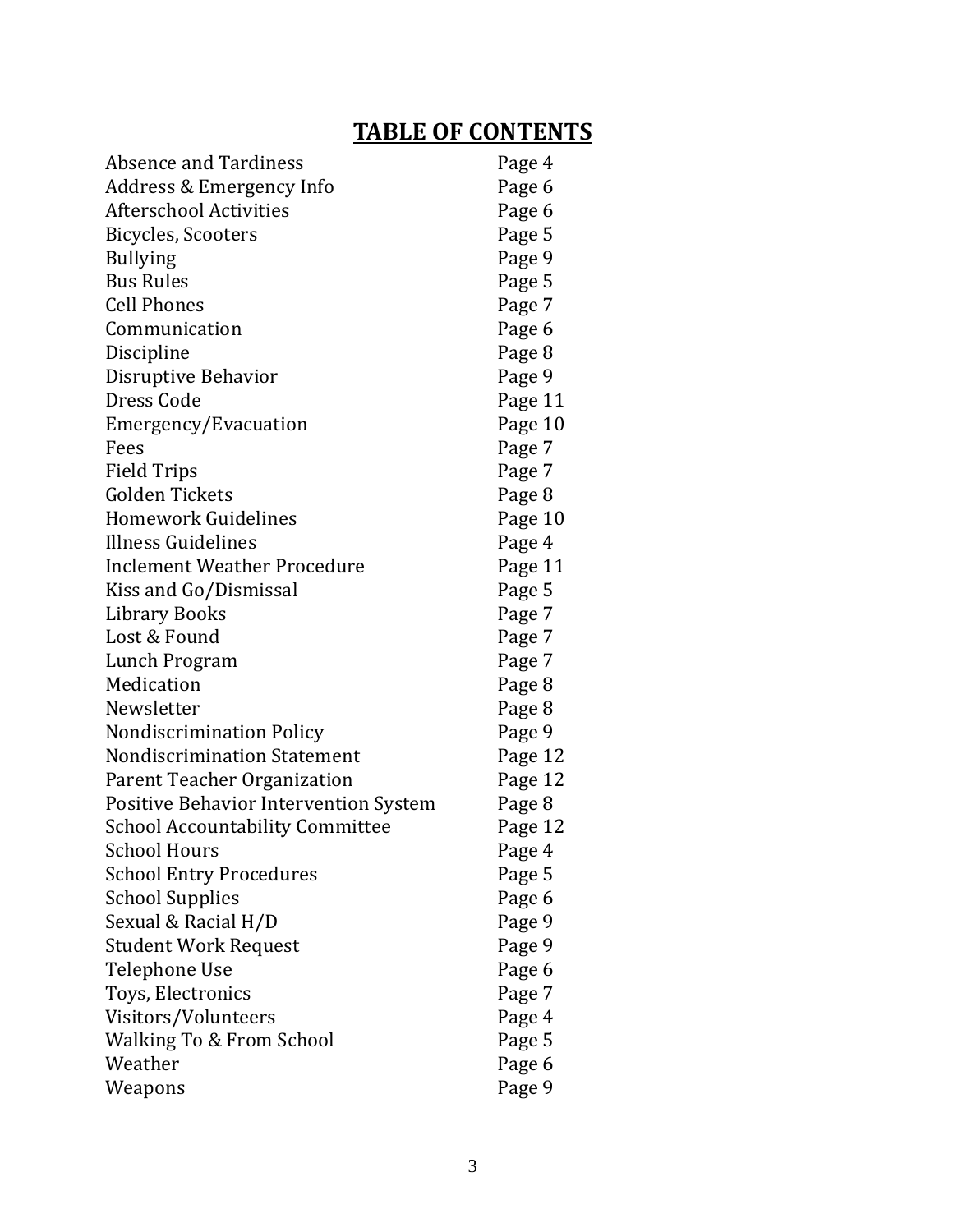

#### **SCHOOL HOURS: Student Hours 8:00-2:30 Office Hours 7:30-3:30**

Playground supervision for students begins each day at 7:50 a.m. Students must leave the playground promptly upon dismissal each afternoon. No students should wait for parent pick up on the big playground after school. No students should be on the Kindergarten playground without a parent at any time. On mornings with extremely cold (Below 18 degrees above zero, including wind chill) or very wet days, *the rainbow colored flagstick will be at the end of the sidewalk near the Kiss and Go lane.* This means the students go directly into gym. Students arriving after the 8:05 bell rings must have a parent sign them into the office upon arrival. **Parents/Guardians must check students in or out through the office when leaving early, arriving late, or returning from appointments**.

**ABSENCE AND TARDINESS: School hours are 8:00 a.m. to 2:30 p.m.** The first bell rings at 7:58 a.m. and the announcements begin promptly at 8:05 am after the second bell rings. By the time the 8:05

bell rings, students should be in their seats, ready to begin the day. Regular attendance is expected of all of our students and is a necessary part of success in school. If your child has been (or will be) absent or tardy, please call the school attendance recorder at 328-4200. You can place this call **24 hours per day**. If we do not receive a call from you explaining the absence, you will receive a call from us. Tardiness is a chronic problem for some of our



students. Tardiness and absences means a loss of instruction time. When a child arrives at school at any point after 8:05 a.m., he/she is missing instruction and disrupting the whole class**. If your child is tardy, you will not be allowed to walk them into their class as the teacher has already begun the day's work.** Your child will take a colored card to class with them to let the classroom teacher know that they have checked in at the office.Please talk to your children about the importance of coming to school on time every day. Remember, too, that excessive early pick-ups from school also result in missed instructional time, which has a negative impact on a student's progress. If a pattern of excessive tardiness or absences develops, the counselor and principal will require a meeting with the parents and the child to offer strategies and interventions to alleviate this issue.



**ILLNESS GUIDELINES:** If any of the following conditions apply, exclusion from school should be considered. If the student: \*requires more care than the school can provide \*has a high fever, difficulty breathing, uncontrolled coughing, or other signs suggesting a severe illness \*vomiting \*swollen glands accompanied by a difficulty swallowing, fever, or difficulty

breathing.

**VISITORS/VOLUNTEERS:** Parents/Guardians are encouraged to visit Howbert at any time. **All visitors to the school must sign in at the office and obtain a guest pass before going to the classroom area**. If you would like to see a specific activity, the principal or other staff members will be happy to assist you, however, classroom teachers are unable to discuss your child's progress during instructional time. If you'd like to meet with the teacher, please make an appointment during non-instructional time. Children not enrolled at Howbert may not visit the school unless accompanied by an adult. Visitors/volunteers that will be assisting with students, must fill out a Volunteer Form prior to working with students each school year. Once this form is completed, signed and verified with a valid ID, the volunteer will be entered in the Volunteer Data base. Each time a visitor comes to Howbert to volunteer, they will register through the Volunteer Kiosk and receive a badge with your name. Please let the front office team know if you have any questions.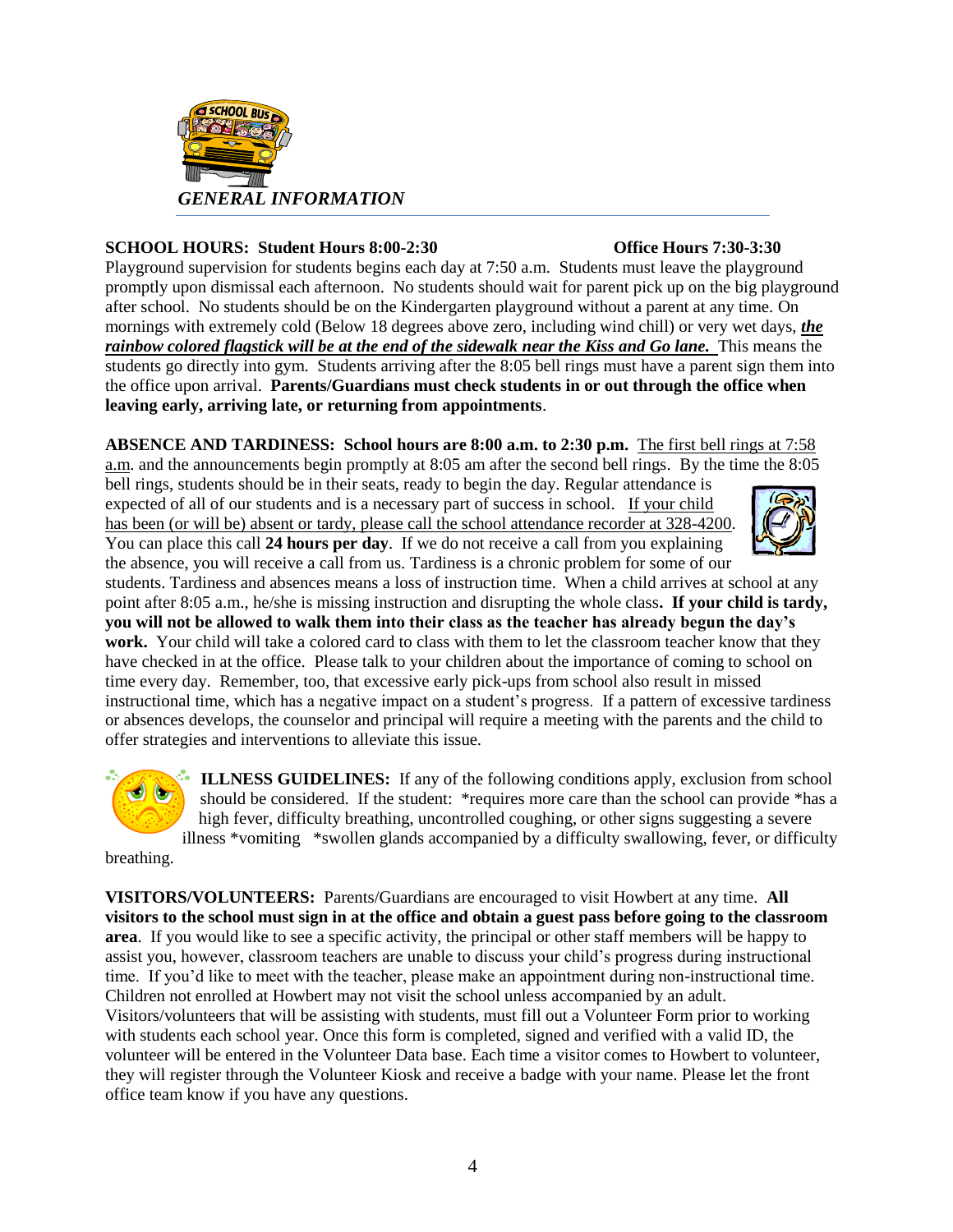**SCHOOL ENTRY PROCEDURE:** The doors at Howbert are locked at all times. To gain admittance, please press the buzzer and stand where the camera can see you. You will be asked the purpose of your visit and once you state that purpose, the door will click unlocked for a couple of seconds. Visitors and guests are expected to have a picture I.D. with them if they would like information about a student, to visit with a student and/or to check a student in or out of school. All visitors must sign in and wear a Guest Badge while they are in the building. The students are taught not to open the outer doors to anyone, even if they know the person. Please do not ask students to let you in, but do enter through the front door when visiting Howbert. Again, this is for the safety of all.



**KISS AND GO LANE/DISMISSAL:** This drive-through lane is coned off right in front of the school for the am drop offs. Please do not use this lane if you are going to need to get out of your car to assist your child. This lane is intended to ensure the safe and efficient drop off of a large number of students in a short amount of time. If you need to

park, you will need to find a legal spot somewhere in the school's vicinity and then have your child move to the crosswalk to safely get to school. Also, YOU MUST NOT ever allow your child(ren) to get out of your vehicle on the street unless you are parked in a legal spot. You would be amazed at the number of people who attempt to let their children get out on  $31<sup>st</sup>$  if they happen to get stopped prior to the Kiss and Go Lane by the crossing guards! Also, never double-park in the bike lane behind the cars parked in front of the school at dismissal. Waving your child into the street to your car is frighteningly dangerous and MUST NOT HAPPEN, EVER! Safety is our top priority! Please keep it your top priority, too! The fire lanes are no-parking at any time and are painted red. The blue zones are for Handicapped Parking only. You must have visible evidence of your right to park in these designated spots. Yellow means no parking during the school day.

**BUS RULES AND REGULATIONS:** Bus Rules and Regulations are sent home each year by the Transportation Department. Parents are required to read and sign off on this each year. If you have any concerns throughout the year, please contact Transportation at 520-2940. Bus students will not be detained after school without prior approval of the parent.

**WALKING TO AND FROM SCHOOL:** Parents/Guardians should teach their children an agreed upon, safe route. Children are encouraged to respect other peoples' property, and should be warned about accepting rides from or talking to strangers. Howbert behavior expectations carry through going to and from school as well as during school.

Here are some very important safety practices that families can talk to their students about what to do if a stranger approaches them. Here are some points to help guide your discussion:

- Don't speak with strangers or take anything from strangers.
- Don't get into a vehicle with a stranger.
- Don't walk near unknown or suspicious vehicles.
- Do walk to and from school in pairs or groups whenever possible.
- Do **immediately** report any suspicious incident to an adult (teacher, police officer, friend's parent) as soon as possible.

**BICYCLES AND SCOOTERS:** If your student rides a bicycle to school, it should be parked immediately upon arrival at the bike rack. For safety, all bikes, scooters, etc. must be walked while on school grounds, including the cross walk and bridge. If a student rides in an unsafe manner, it will be held for parent pick-up.



**Helmets should be brought into the school and placed near the coat racks instead of left by the bikes outside. Bike Locks are encouraged.** We cannot assume responsibility for damaged or stolen bicycles or skateboards.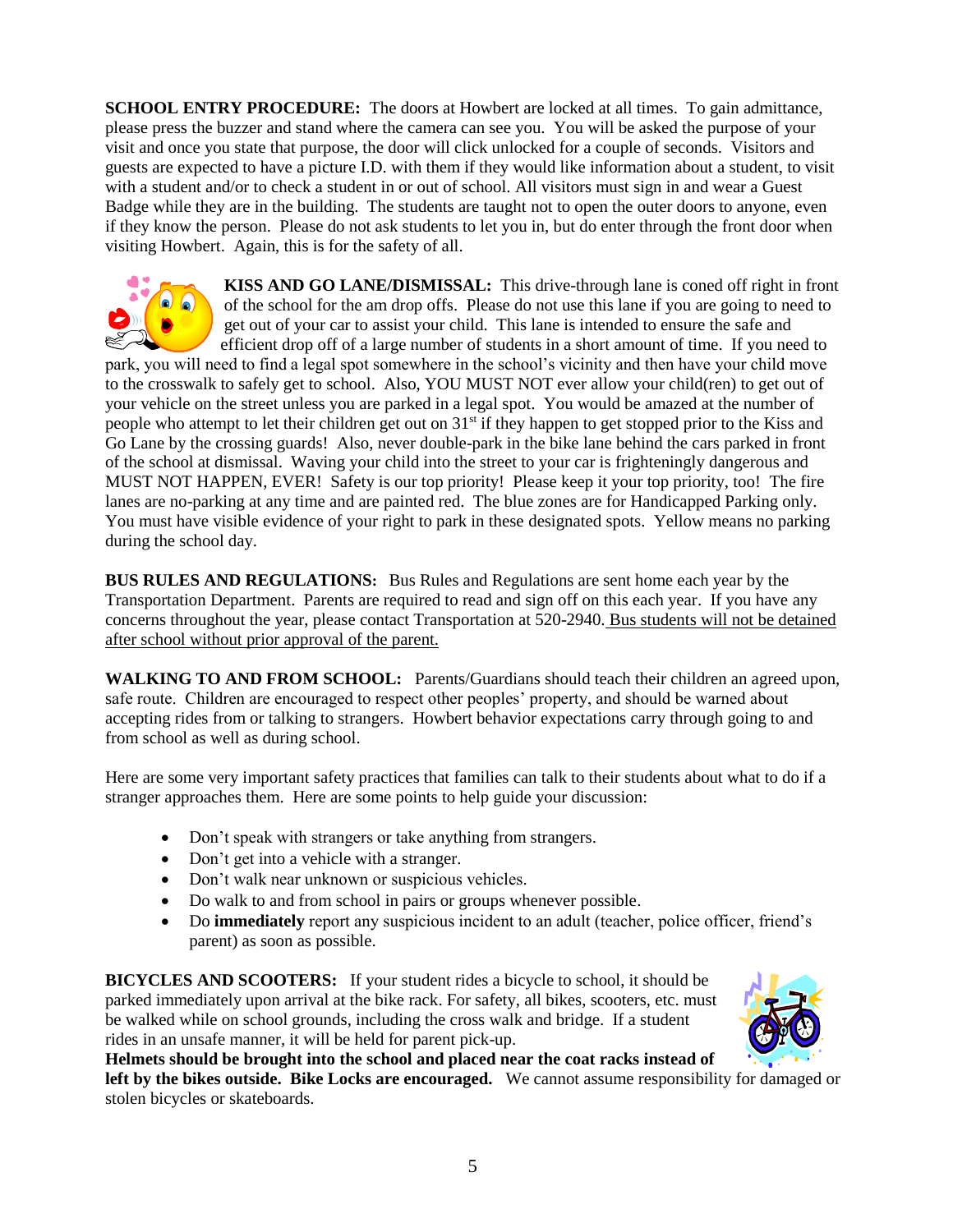**COMMUNICATION BETWEEN SCHOOL AND FAMILIES:** It is important to keep the lines of communication open at all times between families and the school. Parents/Guardians are encouraged to visit the school and to contact teachers, and are always welcome. Appointments are always appreciated. Mid-Quarter Progress Reports are sent home each quarter and report cards are sent home quarterly. Parent-teacher conferences are also scheduled during the year in October and as needed for the success of our students. If you have questions about your child's progress at any time, please contact your child's teacher. Teachers at Howbert also keep parents informed about school progress through phone calls to parents and notes in the Howbert Student Planner. Also, please read and review our monthly Howbert newsletters, weekly Howbert D11 Loop messages and weekly/as needed Howbert phone out-call messages for vital and pertinent information about current or up-coming school events.

**ADDRESS, PHONE, AND OTHER EMERGENCY INFORMATION:** It is vital that every child has on file, current emergency phone numbers where parents/guardians can be reached. Please use the d11.org/enrollment to up-date your address or home or work phone number changes. Also keep us informed if the name or phone number of the person you want contacted in an emergency changes during the school year. In case of flood conditions, the expectation is that each family provide names and contact information for family members that will be east of 30<sup>th</sup> street to adhere with our Flood Evacuation Procedures.



**SCHOOL SUPPLIES:** District 11 and Howbert are once again working with our families to help provide the school supplies for the up-coming school year. Please check our Howbert Webpage for the specific supply request by grade level. If you need financial support with these items, please call the office.

**WEATHER:** Please make sure that your child is dressed for our changing Colorado weather. A warm morning does not necessarily mean a warm afternoon. By School Board policy, students will not be outside for recess if the temperature/wind chill factor is below 15 degrees or if it is wet with rain or snow. We usually go by 17 degrees, including wind chill, to make our decision. On extremely cold or wet days, the **Rainbow Flag Stick** will be placed outside the school. This means the students will follow our indoor procedures and go to the gym, rather than the playground. A parent note is required to have a student remain indoors when we are having outdoor

recess. We believe that all students need some fresh air and movement to be most ready to learn!

### **AFTER SCHOOL CLUBS/ACTIVITIES:**

Howbert students have several afterschool enrichment opportunities to choose from. Students must return signed permission slips by the deadline given in order to participate in these activities. Parents are responsible for ensuring that their children know the plan for pick up after the activity ends each time. Parents/families must pick their child up within 5 minutes of the activity's end time. Staff members who give their time to offer afterschool clubs must have all students picked up promptly at the end of the activity. Due to the number of chronic late pick-ups in the past, we have instituted a new policy regarding this. If a student has one late pickup for a particular activity, the second late pick up could result in them not being able to continue to participate, which is very unfortunate for the student and certainly not what we want to see happen. However, chronic late pick-ups could also result in a reduction in the number of people willing to offer afterschool opportunities as well!



**TELEPHONE USE:** Students may use school telephones to contact parents/guardians **in case of emergency only**. Please help by seeing that your child has homework, books, supplies, and has made after school plans before leaving for school. Arrangements for visits to friends, announcing club activities, or asking for rides home are not considered to be

emergencies. All families should have a set plan for afterschool pickup or afterschool activity pickups.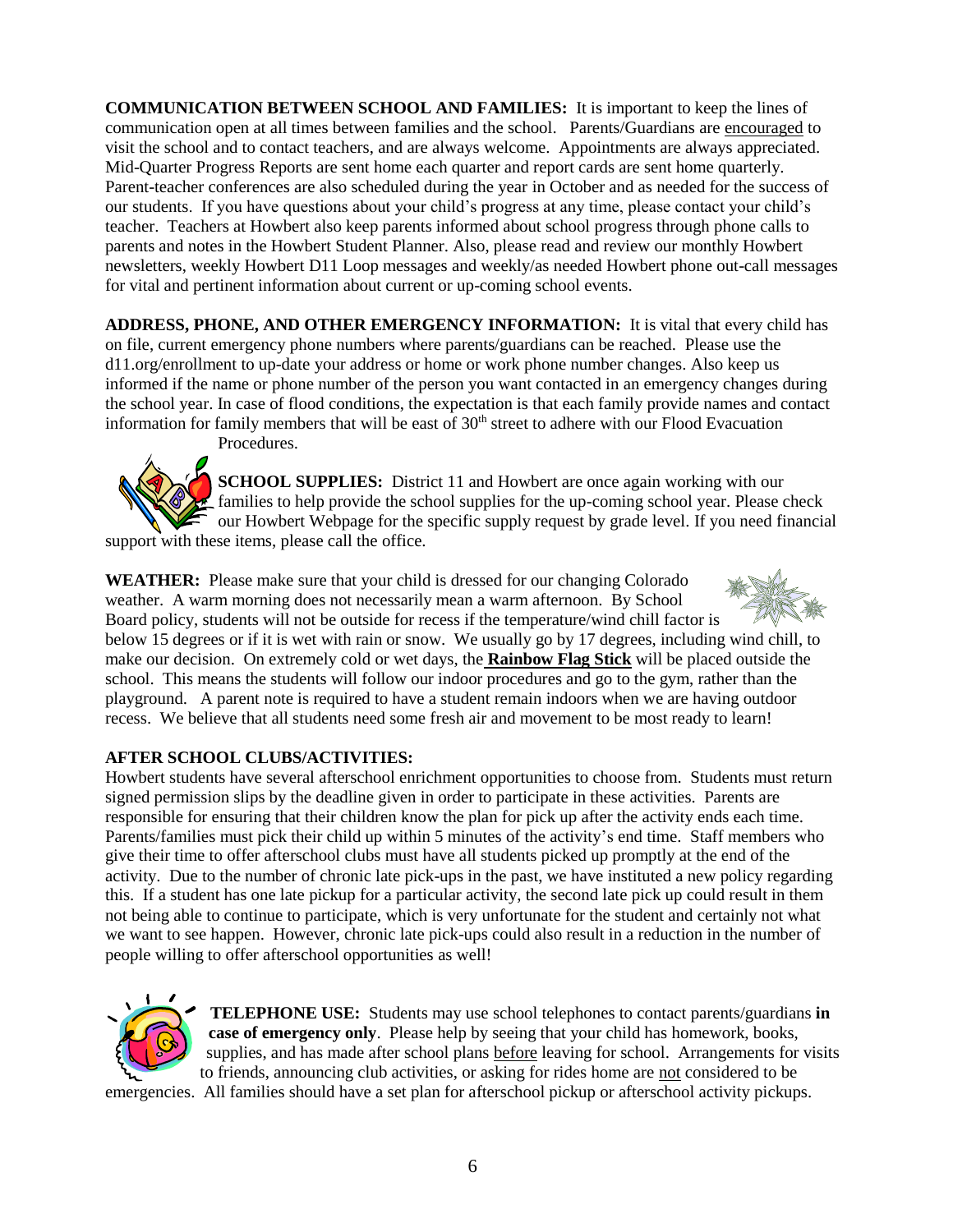**SCHOOL FEES:** Every effort is made to keep fees to a minimum. However, fees may be charged for instrumental music, before or after school sports programs, art, or other special programs held before or after school. Small fees are also requested for many field trips. If you need assistance with this, please contact the office.

**FIELD TRIPS: Written permission from the parent is required in order for a child to be allowed to go on school-sponsored field trips.** Please have your child return permission slips promptly to the teacher. A phone call from a parent granting permission cannot be accepted. If parent transportation is needed, parent drivers should come to the office prior to the day of the field trip to sign the necessary forms and to supply the office with a copy of a valid driver's license and proof of liability insurance. Every student in a private vehicle must use a seat belt. If a parent would like to chaperone, they will assume responsibility for a group of students chosen by the teacher. **These parents must all have filled out a Volunteer Form with our office staff prior to the Field Trip.**

**CELL PHONES:** If you decide to send a cell phone to school with your child for emergency purposes, the phone must be turned off during the school day and kept in their backpack or turned in to the classroom teacher or the office. **The school cannot assume responsibility for lost or stolen phones.**

**TOYS AND ELECTRONIC ITEMS:** Students are not to bring toys and/or stuffed animals to school, except for special days determined by the school. Electronic items are not allowed at school, except for cell phones (see above). Toys and/or electronic items brought to school will be taken and held for parent pickup. Also, please ensure that children do not wear valuable jewelry, bring large amounts of cash, or other costly items to school. **The school cannot assume responsibility for lost or stolen toys, personal or electronic items.**

**LIBRARY BOOKS:** At Howbert,  $1^{st}$  &  $2^{nd}$  grade students may check out 2 books for a period of one week. Our  $3^{rd}$ ,  $4^{th}$  &  $5^{th}$  grade students can check out 2 books at a time, for a period of two weeks. Kindergarten students can check out one book per week and it has to be turned back in before another

book can be checked out. If your child would like to keep their books past the due date, they must bring the book in and renew it. We do not charge for overdue books until such time as they are obviously lost. If an item is lost or damaged, we will request payment be made



to the school. If the item is found by the end of the year, the payment will be refunded or the student may choose to keep the book. It is important that your child learns to be responsible for returning their library books on time. It will help if you can help them determine a special place to store their book during the time that they are responsible for it. Additional books may be checked out to support a school project, if needed.

**LOST AND FOUND:** Please mark all of your child's belongings with your child's name. The lost and found is located down the hall near the computer lab. Small items such as glasses, keys, jewelry, etc. are kept in the office. **Unclaimed items are donated to a charitable organization at the end of each semester.** 

**LUNCH PROGRAM:** Applications for Free or Reduced price meals are available in the office. Payment may be made online at (https://www.myschool buck.com/.) or sent into the school in a sealed envelope with the student's name and teacher's name written on the front. You can also apply on-line for free or reduced meals at myschoolbucks.com or on their mobile app. Children are also allowed to bring a sack lunch. Milk/Water are available for purchase. NO LUNCH CHARGES WILL BE ALLOWED.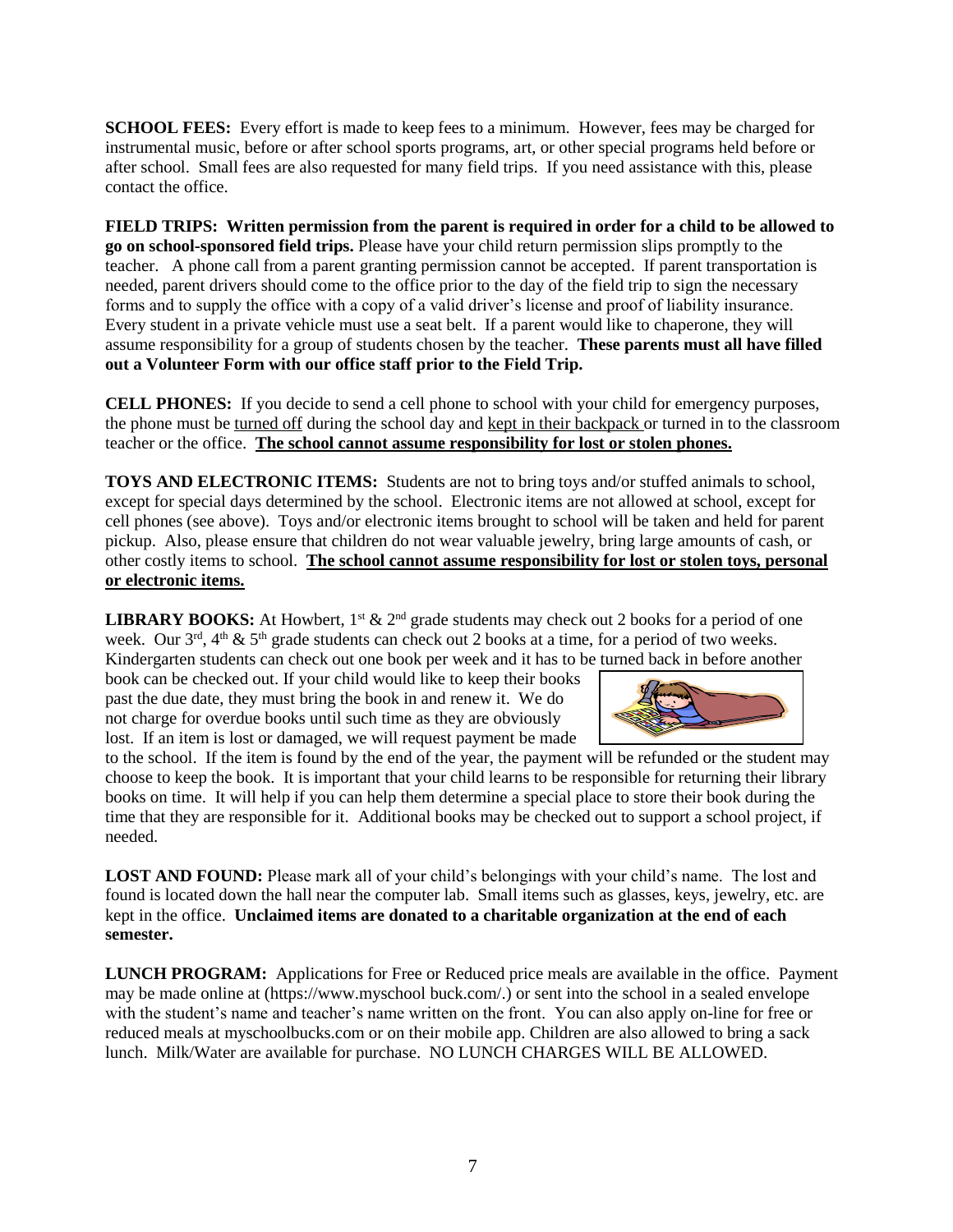**MEDICATION**: If your child must take medication of any kind (including over-the-counter drugs) during school hours, the school must have a medication form filled out and signed by a doctor. This form is available in the office. Parents must also sign this form, giving permission for the medicine to be administered at school. Medication must be in the original pharmacy bottle and will be kept in a locked cabinet at the school. Parents may also choose to come to the school to administer the medications themselves, or discuss with your doctor an alternative schedule so that the medication can be given outside of school hours. **If your student has an order for a medical device such as an epi-pen or an inhaler, one MUST be at school in case of emergency. Students may not have any prescription or over-thecounter medication in their possession, including cough drops.**

**NEWSLETTERS AND OTHER NOTICES:** Our newsletter is sent home via email with all children the first Thursday of every month. Other special notices will be sent home as needed by the office, usually in the student's Thursday Folder. Please stress the importance of getting these items home to you, and try to check the Thursday Folder in a timely manner and return any permission slips or other requests for information as soon as possible.

**POSITIVE BEHAVIOR INTERVENTION SYSTEM (PBIS):** Our goal at Howbert is to help our parents and guardians build students and young adults who are lifelong learners and who are responsible for their own learning and behavioral choices.

> Howbert Elementary has developed a school wide positive behavior support program. **\*Be Respectful\* \*Be Mindful\* \*Be Safe\***

> It is helpful when you also reinforce these traits with your children outside of school.

**GOLDEN TICKETS/CATCHING KIDS DOING WELL:** Throughout the school year, on occasion, there may be a daily, weekly, monthly opportunity for your student(s) to be recognized for choosing to do the right thing by making the right choice to be Respectful, Mindful and/or Safe. Recognition may come from the classroom teacher, specials teachers, counselor, or any of our Howbert staff members via a verbal strategy such as a high-five, verbal praise, the daily announcements, or a phone call home or face-face recognition with the student and his or her family. The positive recognition may also come through an email, certificate, award, or Howbert Golden Ticket.

**DISCIPLINE:** It is the policy at Howbert Elementary School that all students are to be responsible and to respect the rights and property of others, whether on school grounds or engaged in a school-sponsored activity where they are acting as Ambassadors of Howbert. Students are to conduct themselves at all times in an appropriate manner. All schools in District 11 enforce the **STUDENT CONDUCT AND DISCIPLINE CODE** designed to meet the needs of our students. We ask that every parent review in detail the **STUDENT CONDUCT AND DISCIPLINE CODE**, which is available on the D11 website at [http://www.d11.org/boe/policies/dctoc.htm.](http://www.d11.org/boe/policies/dctoc.htm) The objectives are as follows:

- 1. To ensure that every student in the district follows accepted rules of conduct and shows respect for and obeys persons in authority;
- 2. To foster sound educational practice and productive learning;
- 3. To develop in every student in the district a positive attitude toward self-discipline and socially acceptable behavior;
- 4. To help every school in the district maintain a learning atmosphere which is safe, conducive to the learning process, and free from unnecessary disruption;
- 5. To communicate to parents and the community that unacceptable behavior by students will not be tolerated; and
- 6. To allow for reasonable and appropriate physical intervention or force in dealing with disruptive students.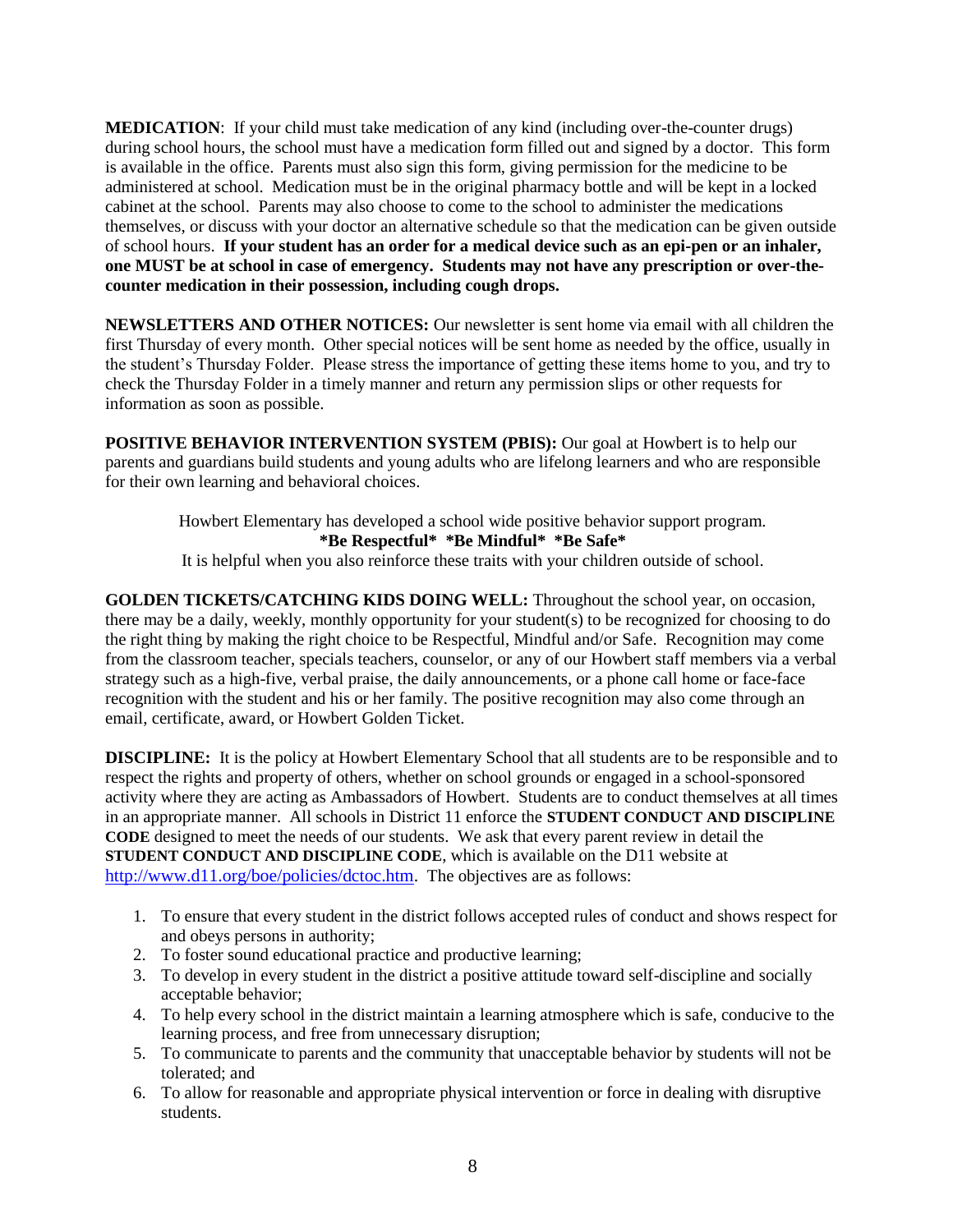**WEAPONS AND WEAPON LOOK-ALIKES AT SCHOOL:** Our school district is dedicated to providing a safe learning environment for all children. In District 11 we have a **zero tolerance for weapons and items that mimic weapons in all our schools.** We need your assistance in helping every child understand our expectations and consequences for bringing weapons or objects that mimic real weapons to school. The following policy is from the **STUDENT CONDUCT AND DISCIPLINE CODE HANDBOOK**. "In School District 11, any student with a weapon in school, on or off school property and at all school-sponsored and related activities, whether or not the student uses or intends to use the weapon to cause bodily harm, will be immediately suspended and referred to the Office of Student Discipline for consideration of expulsion." This includes lighters, mace, pepper spray, and other dangerous chemicals or substances. Students will also be referred to the Office of Student Discipline Services for consideration of expulsion for having in their possession objects that substantially mimic real weapons, including such objects as pocketknives, toy guns, and water pistols. Please review with your children the consequences of bringing such objects to school. Times have changed, and we must do everything possible to protect our children. If a child should accidently bring such items to school (including a kitchen butter knife), they should, upon noticing that they have the item, immediately turn it in to the nearest teacher. If they do not, and they show it to other students who then turn the student in, the consequences can be severe.

**SEXUAL & RACIAL HARASSMENT/DISCRIMINATION:** The following district policy, as well as all other policies related to this topic may be reviewed in the STUDENT CONDUCT AND DISCIPLINE CODE HANDBOOK

[https://www.d11.org/cms/lib/CO02201641/Centricity/Domain/69/StudentHandbook.pdf](https://d11-my.sharepoint.com/personal/bryan_relich_d11_org/Documents/Opening%20School/19-20/Student%20Handbook/Student%20Handbook%20for%2019-20.docx) 

**BULLYING:** Howbert has a strong focus on providing a bully-free environment for all students & staff. Proactive and on-going instruction around this issue is provided by the counselor, principal and all



Howbert staff. The distinction between bullying behavior and someone just being mean is reinforced along with teaching strategies for students to use when dealing with bullying behaviors. This includes knowing when and how to get an adult's support as needed and how to help when bullying behavior is witnessed. Bullying behavior is unacceptable at Howbert and is taken very seriously.

**DISRUPTIVE BEHAVIOR:** The staff at Howbert Elementary is dedicated to positive, firm, and consistent discipline that provides the students with clear behavioral expectations, rewards/consequences, and a learning experience so the students continue to become more responsible for their own behavioral choices.

Behavior problems are handled individually with dignity and tact and in a manner which does not create problems for others in the school. Most behavioral issues that occur are minor and can be dealt with by the classroom teacher. Students will be referred to the office if a pattern of misbehavior or classroom disruption is demonstrated despite the best ongoing effort of the teacher. Students will also be referred to the office if a serious action suddenly occurs. Processing of the situation and better ways to handle the situation are an integral part of the discussion between the principal and the student(s). Love and Logic strategies are consistently used to help students take ownership for and learn from their poor choices. Empathy and natural consequences are used with the intention of helping students make a better choice the next time.

**STUDENT WORK REQUESTED DUE TO ABSENCES:** At times, students are sick enough that they are out of school for several days. If you call to request that the teacher prepare missing work for you to pick up, a minimum of 24 hours is required so that the teacher has time to do this without it negatively influencing the instructional time for the rest of the class. Also, if you request this work, please make sure to pick it up! You would be surprised at how often this happens; the teacher goes to the extra effort to prepare the work and then it sits in the office until the sick student picks it up when they return to school!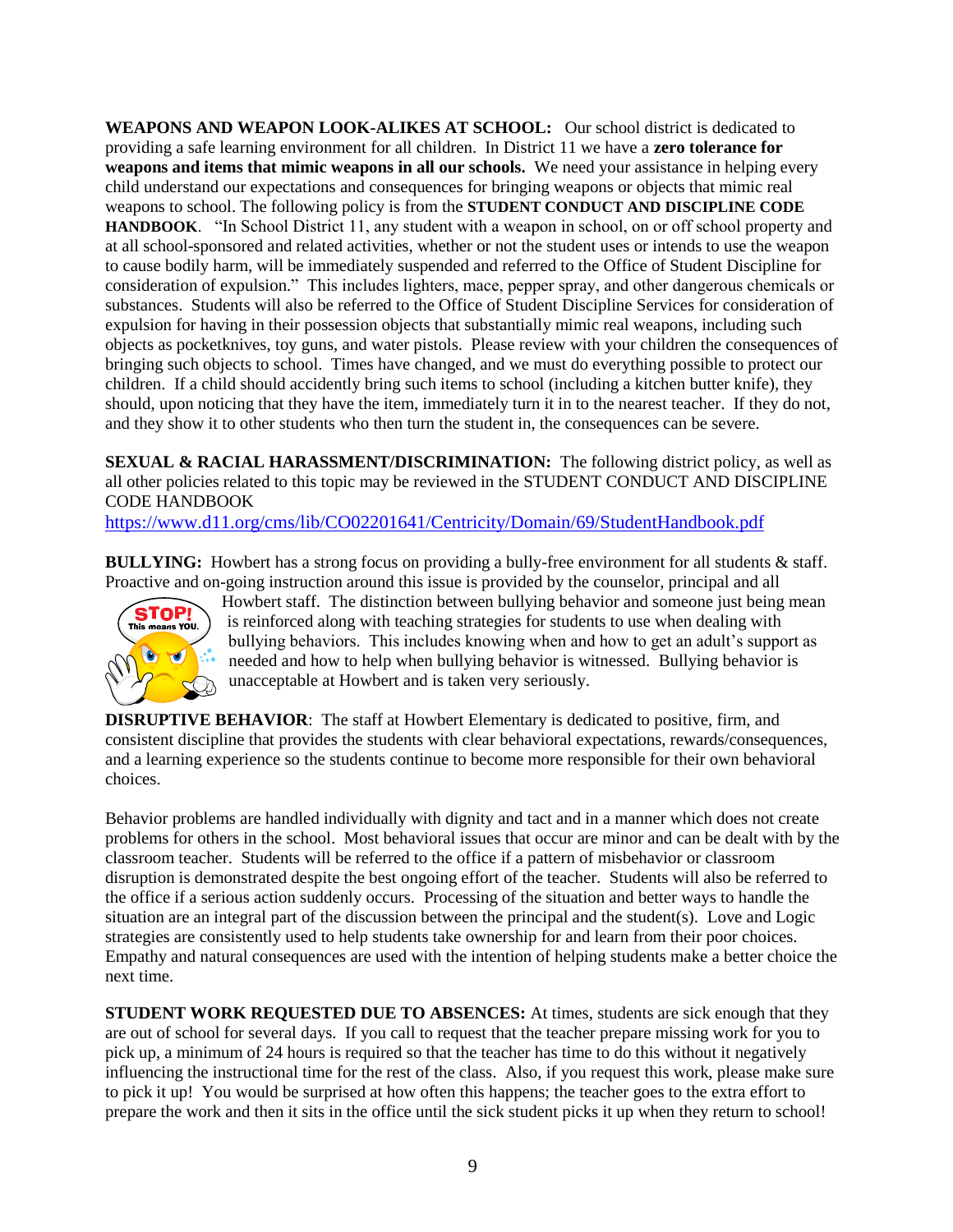**HOMEWORK GUIDELINES:** The staff at Howbert Elementary School recognizes the importance of studying at home as part of the learning process and helpful in the development of good study habits. **Parents are encouraged to help students study at home by:**



1. Cooperating with the school in encouraging a positive attitude toward home study and academic achievement.

- 2. Providing your children with suitable study conditions and supervision.
- 3. Consistently reserving time for home study by not allowing telephone calls, television or visitors during study time.
- 4. Showing interest in what your children are doing, without doing the work for them.
- 5. Developing an understanding of what your child's teachers expect home study to accomplish.
- 7. Checking your child's planner every day and understanding your child's classroom teacher's expectations for its use. Checking your child's backpack every day.
- 8. Reading through the information sent home in the Thursday Folder in a timely manner.

**EMERGENCY / EVACUATION PROCEDURES**: It is necessary that parents/guardians are informed of the procedures developed to minimize danger to students and staff should an emergency occur at school. Our main objective is to attend to the health and welfare of your child/children in the event of a crisis and to see that he/she gets home safely. Our Standard Response Protocols include Lockdown, Lockout, Evacuate and Shelter. We regularly practice our emergency and evacuation drills at Howbert. This provides all staff and students with some familiarity with the procedures to follow in the unlikely event of an actual emergency. We practice weather emergency drills, flood drills, event in the school's immediate proximity drills, event within the building drills, and monthly fire drills.

In most emergencies, your child/children will remain and be cared for at Howbert. In the rare event of an emergency affecting Howbert that prohibits re-entry to the building (such as a broken gas or water main, a fire, or a sudden loss of utilities in bad weather) students and staff will be removed immediately to our alternate site, First Evangelical Free Church on Fontanero and 30<sup>th</sup>, at 820 N. 30<sup>th</sup>. Parents may check out and pick up students at either location. Our superintendent will monitor the situation and keep schools informed of actions to take, and inform the radio and television stations.

We ask you to follow these procedures if you hear rumors of any school emergency.

- 1. TURN ON YOUR RADIO OR TELEVISION. We will keep the media accurately informed of any emergency.
- 2. PLEASE DO NOT CALL THE SCHOOL. We have limited telephone lines. These must be used to respond to the emergency.
- 3. In the event of an attack or crisis event at a distant location, or in the event of military action, a sense of normalcy will be attempted at school. This is in the best interests of the children and the learning environment. If parents/guardians choose to pick up their child/children at school, they must sign them out at the office. Please have your ID ready.
- 4. In the event of a local emergency, students will be sheltered at school whenever possible until parents/guardians can safely arrive to pick up their child/children.
- 5. It is our procedure to lock all of the doors of Howbert. In the event of a lock-down, the front doors will be monitored and no one will be granted entrance.
- 6. In the event of a security or emergency situation, students may have outdoor activities cancelled, be restricted to classroom areas, or moved to a shelter location in building.

Howbert Evacuation Site: First Evangelical Free Church on Fontanero and 30<sup>th</sup>, at 820 N. 30<sup>th</sup>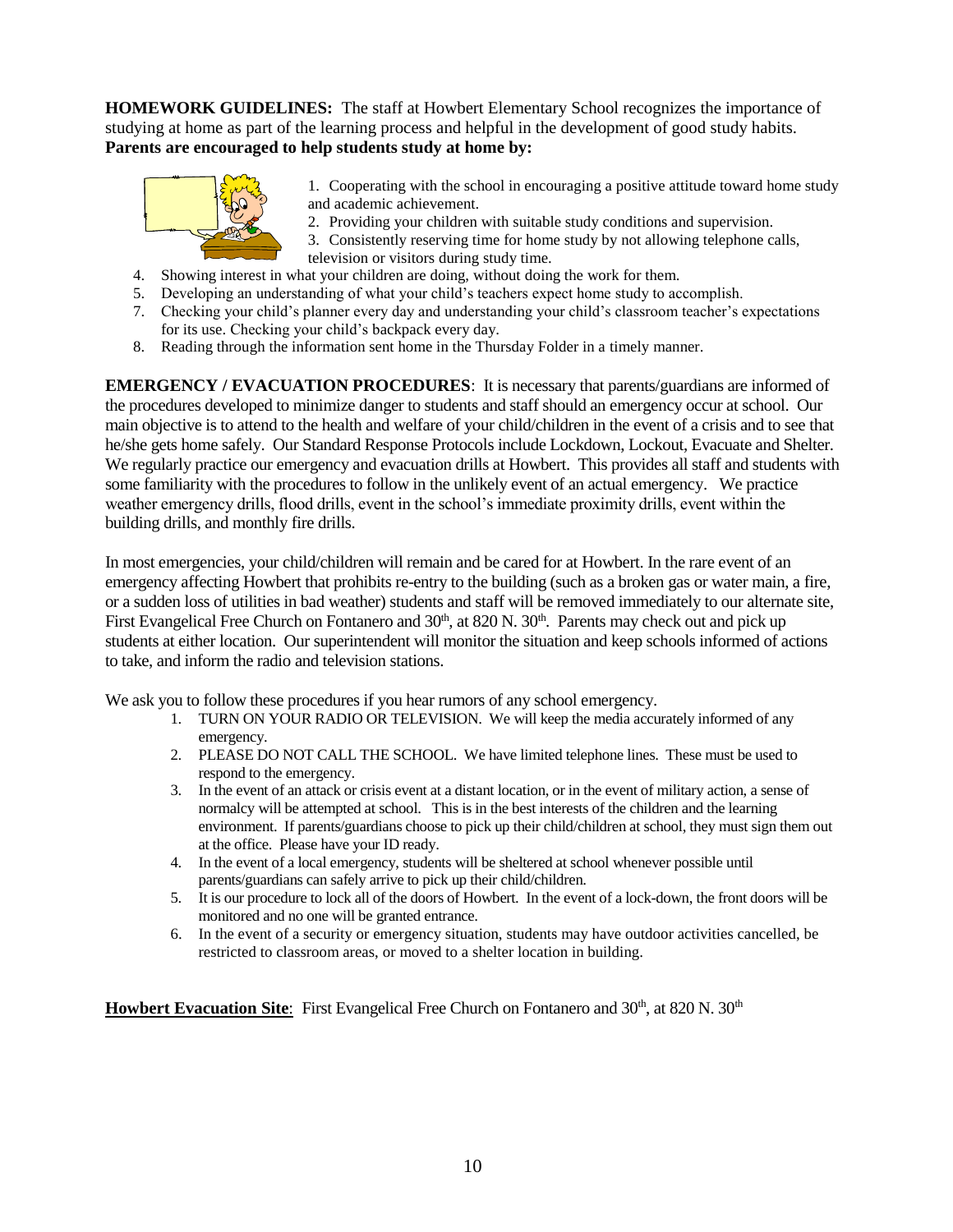**DRESS CODE:** All district policies related to student dress may be reviewed in their entirety in the **STUDENT CONDUCT AND DISCIPLINE CODE HANDBOOK,** which can be found at [D11 BOE Student](https://www.d11.org/cms/lib/CO02201641/Centricity/Domain/69/StudentHandbook.pdf)  [Handbook](https://www.d11.org/cms/lib/CO02201641/Centricity/Domain/69/StudentHandbook.pdf) **.** 

Items that are not acceptable for school or school-related activities include the following:

- Skirts, shorts and dresses shorter than mid-thigh
- Sunglasses (inside the building)
- Hats (inside the building), except on spirit days
- Inappropriately sheer, tight or short clothing
- Garments (e.g. "Midriffs"; halter tops; backless clothing; "tube" tops; spaghetti straps; garments made of fishnet, mesh, or similar materials; tank tops; "muscle" tops; etc.) that inappropriately bare or expose traditionally private parts of the body including, but not limited to, the stomach, buttocks, back and breasts
- Sagging clothing
- Any clothing, paraphernalia, grooming, jewelry, accessories or body adornments that contain advertisement, symbols, words, slogans, patches, or pictures that are sexually suggestive; that are drug, tobacco, or alcohol related; or that are obscene, vulgar, lewd, indecent or plainly offensive
- Any clothing, paraphernalia, grooming, jewelry, accessories or body adornments that are disruptive or potentially disruptive to the learning environment; that pose a threat or potential threat to the safety or welfare of the student or any other person; or that are or could be considered to be symbols of gang involvement or activity
- Any other similarly inappropriate clothing, accessory, body adornment, etc., or inappropriate grooming or hygiene.

Coaches and sponsors of extracurricular activities and teachers in specialized classes such as P.E. are granted authority to establish more restrictive rules regarding students' appearance for students enrolled in such classes and/or participating in such activities. Such rules shall be consistent with the requirements of the activity and shall require the approval of the principal/designee. **All Howbert students need to wear actual shoes for gym class, for safety. That means no flip-flops or heeled sandals for gym.**

Any student who comes to school without proper attention to their appearance and in violation of this policy may be disciplined, or sent home to be properly prepared for school, and required to prepare him or herself for the classroom before re-entering school. Students who violate this policy in a continuing or flagrant manner may also be recommended for suspension and/or expulsion. (See File: JK and JK-R)

The administration of each school reserves the right to pass judgment on the interpretation of this policy and is granted the authority to establish a higher standard of dress than is required by this policy that is commensurate with the values and expectations of their community. This includes the option of designing and implementing a more uniform dress code with the approval of the Superintendent/Designee.

**INCLEMENT WEATHER PROCEDURE:** All inclement weather decisions are based on concerns for student, parent and staff safety. Parents must decide whether to send students to school on threatening, stormy days. Parents are expected to **provide the school office updated information about emergency telephone numbers** and alternative



arrangements for the safe custody of students during inclement weather. Another good reason to make sure your emergency contact information is current.

*IN THE EVENT SCHOOL IS CLOSED FOR THE DAY*: D11 will collect data at the earliest appropriate time, check in with Springs Transit, the National Weather Service, the Colorado Springs Police Department and three geographically located staff members.

- Make the decision as to whether schools will be closed and attempt to alert media by 5:30am
- Make information available through alerts:<http://cssd.ezcommunicator.net/edu/cssd/default.aspx?app+0>